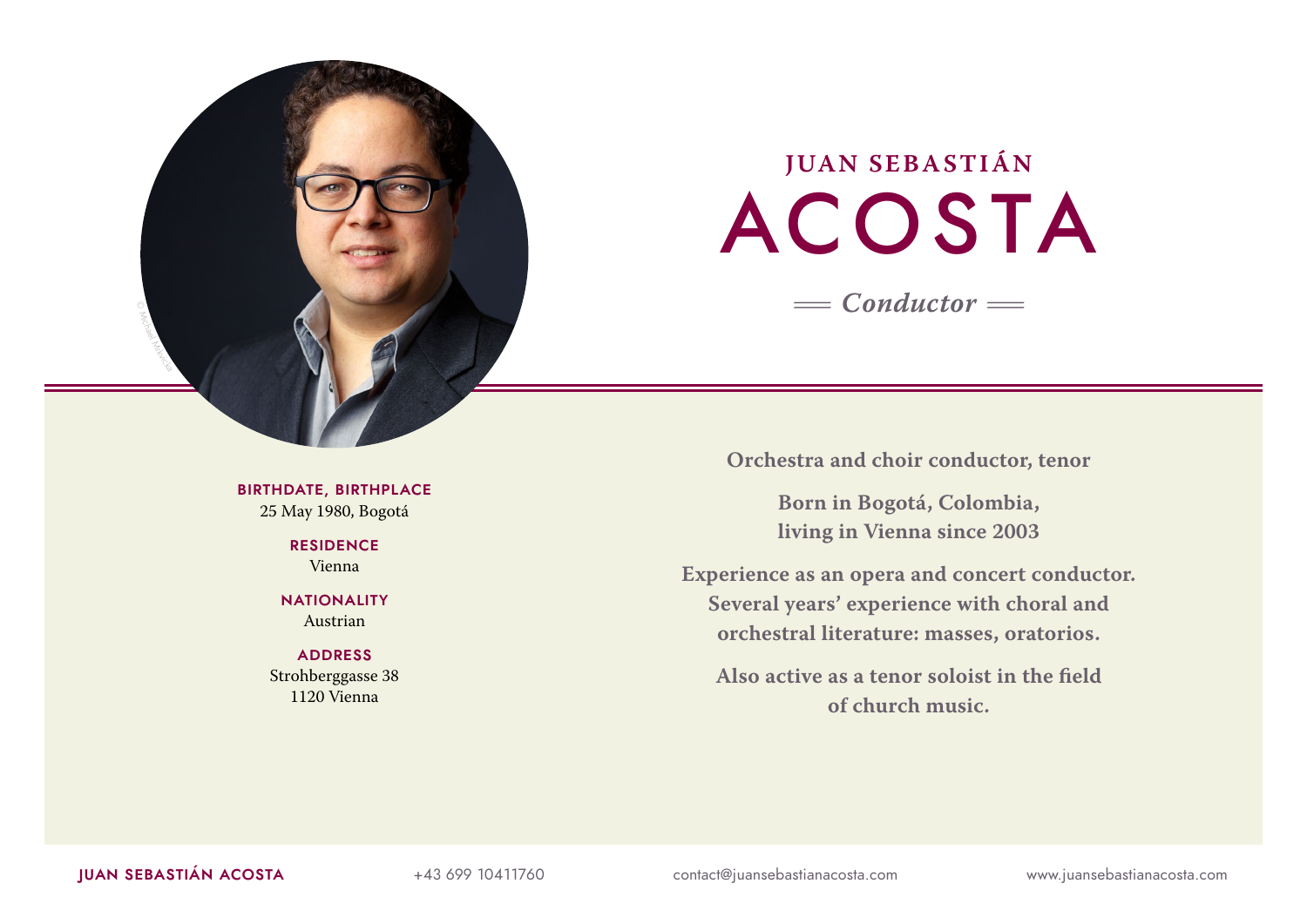

Photos © Jurecka TUO Wien (2), Michael Mrkvicka

**JUAN SEBASTIÁN ACOSTA** studied Orchestra Conducting with Uros Lajovic and Choral Conducting with Erwin Ortner at the University of Music and Performing Arts Vienna. Conducting master classes with Andrés Orozco-Estrada and song interpretation with Peter Schreier (University of Music, Weimar 2006) completed his education.

He has worked with such orchestras as the Vienna Radio Symphony Orchestra (as part of his diploma concert in the Vienna Musikverein), the Philharmonic Orchestra of Luhansk (Ukraine), the Rzezsów Philharmonic Orchestra (Poland), the Catalan Youth Orchestra (Spain), the Bogotá Philharmonic Orchestra, and the National Symphony

Orchestra of Colombia. Until 2017, he was the principal conductor of the Orchestra of the University



of Technology Vienna, and has also led its children's orchestra "TUO next generation" since its founding in 2016. He was the music director of the Catalan Youth

Orchestra in Barcelona until 2015, and was a guest conductor for the Orchestra of the Vienna Musical Arts Society. Since summer 2018 he has served as music director of the children's and youth orchestra for the festival "Allegro Vivo" in Lower Austria.

Juan Sebastián Acosta is also active as a choir conductor and leads the Unisono Choir Vienna, the Vienna Choral Ensemble, and the City Choir of Fischamend. He sang in the Arnold Schoenberg Choir under the direction of Erwin Ortner and others in opera and concert productions at the Theater an

der Wien and in the Vienna Musikverein. In August 2017 he was a featured soloist with Concentus Musicus Wien under the direction of Stefan Gottfried at the inaugural "Harnoncourt-Tage" festival in Sankt Georgen am Attergau, Austria. In 2010, Juan Sebastián Acosta sang the role of first prisoner in Beethoven's *Fidelio* under the baton of Claudio Abbado at the "Lucerne Festival", a recording of which is available through DECCA.

**JUAN SEBASTIÁN ACOSTA** +43 699 10411760 contact@juansebastianacosta.com www.juansebastianacosta.com